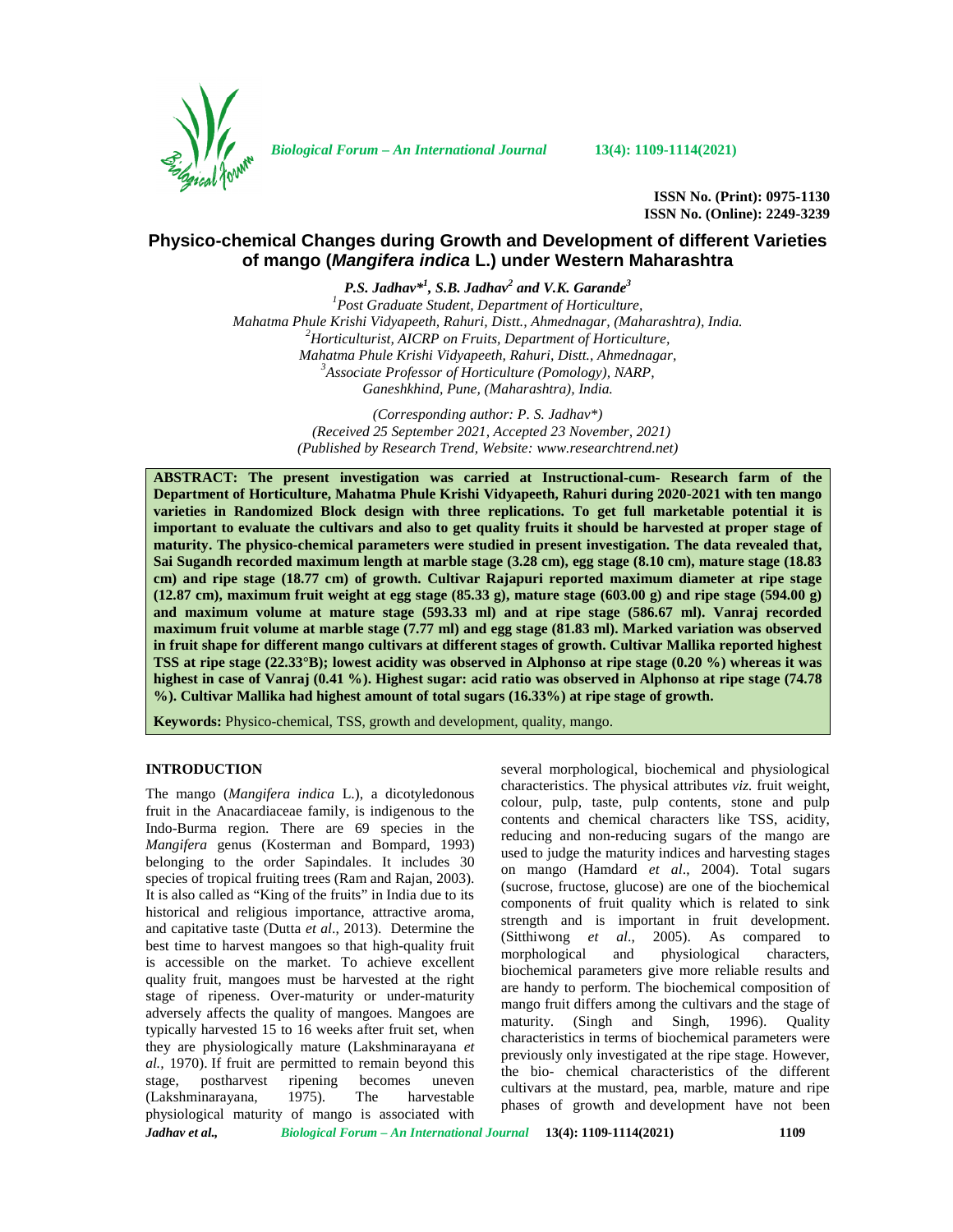examined yet. An essential pre-requisite for effective mango growing is the evaluation of mango varieties for a particular set of ecological conditions (Singh and Singh, 1996).

### **MATERIAL AND METHODS**

Ten varieties of mango fruit namely Sai Sugandh, Kesar, Alphonso, Mallika, Vanraj, Totapuri, Ratna, Pairi, Neelum and Rajapuri were used as experimental material which were collected at different stages such as mustard, pea, marble, egg, mature and ripe stages from the Instructional cum Research farm, Department of Horticulture, MPKV, Rahuri, Dist. Ahmednagar during the year 2020-2021. The experiment was conducted in Randomized Block Design (RBD) with three replications and ten cultivars as treatments. The parameters like length and diameter measured with the help of a Vernier Caliper and expressed in centimeter (cm). Collected fruit were weighed on electronic weighing balance and expressed in grams (g). The volume of selected mango fruit was measured by water displacement method. The colour of fruit at different stages was determined on visual basis. The fruit were visually observed and shape was recorded as per descriptor (IPGRI, 2006). The total soluble solids (TSS) content of mango juice extracted from the pulp is directly measured with the help of Erma Hand Refractometer (0-32°Brix) described by Ranganna (1990). TSS expressed in degree brix (°Brix). Acidity was estimated as per the method given by A. O. A. C. (1984) The total sugars of mango fruit were determined by the method of Lane and Eynon (1923) as described by Ranganna (1990).

## **RESULT AND DISCUSSION**

### *A. Physical Parameters*

**(i) Fruit length (cm).** There was no significance difference observed in length of mustard and pea stages of mango varieties as shown in Table 1. However cultivar Sai Sugandh recorded maximum length at marble stage (3.28 cm), egg stage (8.10 cm), mature stage (18.83 cm) and ripe stage (18.77 cm) of growth. While Neelum showed minimum length at marble stage (2.14 cm), Pairi at egg stage (6.57 cm), mature stage (12.33 cm) and ripe stage (12.20 cm). There was gradual increase in fruit length from mustard to mature stage and slight decrease at ripe stage of mango varieties. Banik and Sen (2004) observed that the length increased until maturity but later decreases at ripe stage in different varieties of mango.

**(ii) Fruit diameter (cm).** There was no significant difference observed among the diameter of fruit at mustard stage but diameter was differ significantly at pea, mustard, egg, mature and ripe stages in different varieties of mango Table 1. At pea stage maximum fruit diameter was observed in Vanraj (0.97 cm). Cultivar Rajapuri reported maximum diameter at marble stage (2.14 cm), egg (5.83 cm), mature (12.93 cm) and ripe stage (12.87 cm) while minimum diameter was noticed in Pairi at pea stage (0.58 cm), in Neelum at marble  $(1.16 \text{ cm})$ , in Alphonso at egg  $(3.47 \text{ cm})$ , Neelum at mature (8.63 cm) and ripe (8.57 cm) stage of growth. Data clearly indicated that the fruit diameter was progressively increased with the advancement of time up to mature stage and slightly decreased at ripe stage. Chatterjee *et al*., (2005); Aktar (2013) reported that diameter of mango fruit varied according to varieties at different stages of growth and development.

| <b>Stage</b>   | <b>Mustard stage</b> |           | Pea stage |      | Marble stage |      | Egg stage |      | Mature stage |       | <b>Ripe stage</b> |       |
|----------------|----------------------|-----------|-----------|------|--------------|------|-----------|------|--------------|-------|-------------------|-------|
| <b>Variety</b> |                      |           |           |      |              |      |           |      |              |       |                   |       |
|                | п.                   | D         | .,        | D    |              | D    |           | D    |              | D     |                   | D     |
| Sai Sugandh    | 0.24                 | 0.21      | 1.15      | 0.81 | 3.28         | 1.77 | 8.10      | 4.87 | 18.83        | 10.23 | 18.77             | 10.17 |
| Kesar          | 0.24                 | 0.19      | 1.09      | 0.84 | 2.48         | 1.68 | 7.23      | 4.55 | 14.67        | 9.77  | 14.53             | 9.67  |
| Alphonso       | 0.25                 | 0.21      | 1.05      | 0.91 | 2.37         | 1.62 | 7.19      | 3.47 | 13.10        | 9.34  | 13.03             | 9.20  |
| Mallika        | 0.24                 | 0.20      | 1.15      | 0.80 | 2.76         | 1.75 | 7.73      | 4.69 | 16.53        | 10.10 | 15.43             | 10.07 |
| Vanraj         | 0.25                 | 0.21      | 1.16      | 0.97 | 2.97         | 2.00 | 7.77      | 5.55 | 15.60        | 12.80 | 16.47             | 12.70 |
| Totapuri       | 0.22                 | 0.23      | 1.17      | 0.90 | 3.16         | 1.86 | 7.80      | 5.37 | 17.67        | 11.30 | 17.53             | 11.10 |
| Ratna          | 0.24                 | 0.19      | 1.02      | 0.81 | 2.47         | 1.89 | 7.10      | 4.90 | 13.47        | 10.45 | 13.13             | 10.32 |
| Pairi          | 0.24                 | 0.19      | 0.99      | 0.58 | 2.35         | 1.57 | 6.57      | 4.67 | 12.33        | 8.70  | 12.20             | 8.67  |
| Neelum         | 0.25                 | 0.20      | 1.08      | 0.72 | 2.14         | 1.16 | 6.84      | 4.53 | 12.73        | 8.63  | 12.67             | 8.57  |
| Rajapuri       | 0.25                 | 0.22      | 1.23      | 0.88 | 2.73         | 2.14 | 7.63      | 5.83 | 14.97        | 12.93 | 14.87             | 12.87 |
| $SE(m)$ ±      | 0.01                 | 0.00      | 0.05      | 0.05 | 0.10         | 0.42 | 0.14      | 0.37 | 0.23         | 0.21  | 0.29              | 0.11  |
| $CD$ at 5%     | <b>NS</b>            | <b>NS</b> | <b>NS</b> | 0.14 | 0.28         | 0.43 | 0.40      | 1.11 | 0.69         | 0.61  | 0.87              | 0.33  |

**Table 1: Length and diameter of mango fruit at different stages of growth and development (cm).**

**(iii) Fruit weight (g).** Weight of fruit at mustard stage was not influenced significantly by varieties but at pea, marble, egg, mature and ripe stage it was significantly influenced by varieties at different stages of growth and development as shown in Table 2. At pea stage maximum fruit weight was noticed in cultivar Rajapuri (0.57g), however at marble stage maximum fruit weight was observed in Vanraj (7.00 g), Cultivar Rajapuri reported maximum fruit weight at egg stage (85.33 g), mature stage  $(603.00 \text{ g})$  and ripe stage  $(594.00 \text{ g})$ .

While minimum fruit weight was observed in Sai Sugandh at pea  $(0.33 \text{ g})$  and marble  $(5.13 \text{ g})$  stage of growth. Alphonso at egg stage (67.00 g), Neelum at mature stage (246.68 g) and Pairi at ripe stage (225.71 g). There was an increase in fruit weight from mustard to mature stage, which later on decreased slightly at ripe stage in all the mango cultivars. This may be due to hydrolysis of starch, as starch accumulation increases fruit weight (Lechaudel *et al.,* 2005).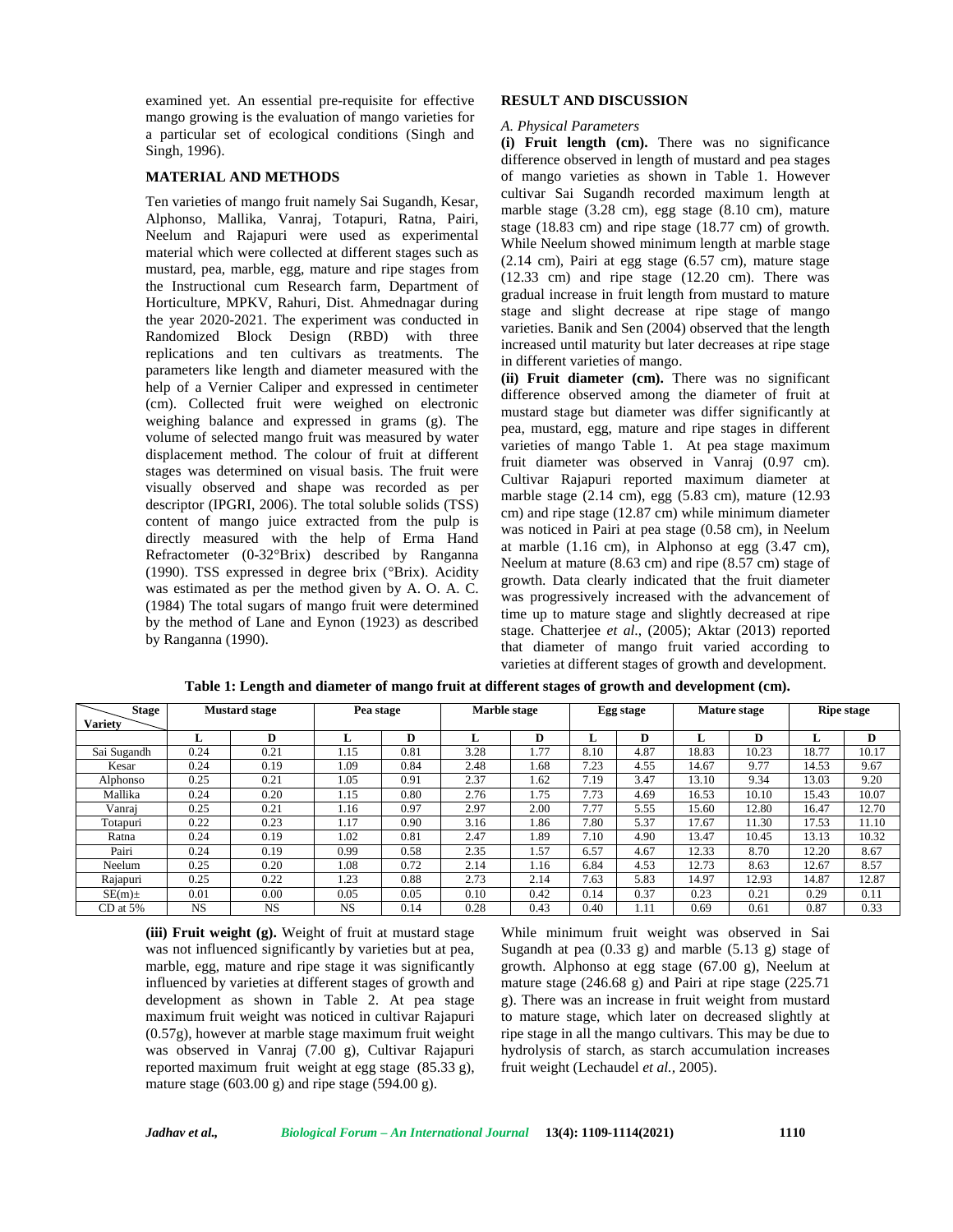**(iv) Fruit volume (ml).** Fruit volume of different mango cultivars at mustard stage was observed non significant but noticed significant difference in fruit volume at pea, marble, egg, mature and ripe stages of different mango cultivars as shown in Table 2. At pea stage maximum fruit volume was recorded in Totapuri and Rajapuri (0.67 ml, each). Vanraj recorded maximum fruit volume at marble stage (7.77 ml) and egg stage (81.83 ml). Rajapuri recorded maximum fruit

volume at mature stage (593.33 ml) and at ripe stage (586.67 ml). While minimum fruit volume was observed in Sai Sugandh at pea stage (0.43 ml), at marble stage (6.17 ml) in Neelum, at egg stage (71.33 ml) in Alphonso and at mature stage (238.33 ml) and ripe stage (231.67 ml) in Neelum, there was gradual increase in fruit volume from mustard to mature stage but then it was slightly reduced at ripe stage. Similar results also reported by Badhe *et al.,* (2007).

| <b>Stage</b><br><b>Variety</b> | <b>Mustard stage</b> |           | Pea stage |      | Marble stage |      | Egg stage |       | <b>Mature stage</b> |        | <b>Ripe stage</b> |        |
|--------------------------------|----------------------|-----------|-----------|------|--------------|------|-----------|-------|---------------------|--------|-------------------|--------|
|                                | W                    |           | W         |      | w            |      | W         |       | w                   |        | W                 |        |
| Sai Sugandh                    | 0.030                | 0.035     | 0.33      | 0.43 | 5.13         | 6.23 | 77.47     | 81.30 | 429.67              | 420.00 | 414.33            | 409.67 |
| Kesar                          | 0.030                | 0.037     | 0.40      | 0.57 | 5.70         | 6.40 | 75.20     | 79.57 | 315.00              | 310.00 | 301.00            | 296.00 |
| Alphonso                       | 0.027                | 0.037     | 0.40      | 0.53 | 5.57         | 6.60 | 67.00     | 71.33 | 273.67              | 266.67 | 265.00            | 260.33 |
| Mallika                        | 0.033                | 0.036     | 0.50      | 0.60 | 6.27         | 7.17 | 78.40     | 82.10 | 543.33              | 533.67 | 535.67            | 528.00 |
| Vanrai                         | 0.035                | 0.040     | 0.50      | 0.63 | 7.00         | 7.77 | 85.03     | 88.83 | 550.00              | 535.33 | 538.33            | 533.00 |
| Totapuri                       | 0.036                | 0.040     | 0.53      | 0.67 | 5.80         | 6.77 | 84.30     | 88.60 | 443.33              | 430.00 | 430.38            | 426.00 |
| Ratna                          | 0.033                | 0.037     | 0.40      | 0.53 | 6.50         | 7.17 | 76.60     | 82.03 | 429.67              | 416.33 | 411.00            | 405.00 |
| Pairi                          | 0.032                | 0.036     | 0.37      | 0.50 | 5.50         | 6.50 | 67.37     | 72.23 | 248.68              | 242.68 | 225.71            | 244.00 |
| Neelum                         | 0.035                | 0.039     | 0.40      | 0.53 | 5.30         | 6.17 | 73.34     | 77.83 | 246.67              | 238.33 | 236.66            | 231.67 |
| Rajapuri                       | 0.037                | 0.040     | 0.57      | 0.67 | 6.73         | 7.70 | 85.33     | 88.33 | 603.00              | 593.32 | 594.00            | 586.67 |
| $SE(m)$ ±                      | 0.003                | 0.003     | 0.04      | 0.05 | 0.35         | 0.33 | .50       | 1.69  | 26.59               | 28.79  | 31.05             | 33.11  |
| $CD$ at 5%                     | <b>NS</b>            | <b>NS</b> | 0.13      | 0.14 | 1.04         | 0.97 | 4.45      | 5.02  | 79.00               | 85.55  | 92.25             | 98.37  |

**Table 2: Weight (g) and volume (ml) of mango fruit at different stages of growth and development.**

**(v) Fruit colour.** According to Table 3 the fruit colour of all the varieties at mustard stage was green except Vanraj and Ratna had light green colour. Sai Sugandh and Vanraj had green colour with red blush at pea, marble and egg stages. At mature stage Sai Sugandh turned greenish yellow. At ripe stage it turned golden yellow and Vanraj turned yellow with red blush. Other varieties like Kesar, Totapuri, Ratna, Pairi, Neelum and Rajapuri were green at mustard, pea, marble and egg stages and later turned yellowish green at mature stage and yellow at ripe stage. Alphonso turned yellow colour with red blush at ripe stage. Fruit colour is one of the most important quality features for recognizing fruit, as well as influencing customer preferences. The variance shown in this study confirmed the results given by Mukharjee, (1959) that fruit colour at maturity was determined by genotype.

**(vi) Fruit shape.** Marked variation was observed in fruit shape for different mango cultivars at different stages of growth, based on fruit shape, the mango cultivars were classified as oblong, roundish and obovoid as shown in Table 4. At mustard stage all the varieties were with roundish shape. Sai Sugandh, Kesar, Mallika, Totapuri, Neelum and Rajapuri had oblong shape at pea, marble, egg, mature and ripe stages. Whereas Alphonso and Vanraj had obovoid shape. Ratna and Pairi had roundish shape. Mango fruit shape differed from variety to variety and during different growth stages. Fruit morphologies vary across mango varieties, which might be attributable to genetic or physiological factors. The findings are similar to those of Bhalodiya *et al.,* (2016), in Rajapuri and Kesar mangoes that had an oblong shape.

**Table 3: Colour of mango varieties at different growth stages of fruit.**

| <b>Stage</b><br><b>Variety</b> | <b>Mustard</b> | Pea                           | <b>Marble</b>                             | Egg                           | <b>Mature</b>        | Ripe                  |  |
|--------------------------------|----------------|-------------------------------|-------------------------------------------|-------------------------------|----------------------|-----------------------|--|
| Sai Sugandh                    | Green          | Green with red blush          | Green with red blush Green with red blush |                               | Green with red blush | Golden Yellow         |  |
| Kesar                          | Green          | Green                         | Green                                     | Green                         | Greenish Yellow      | Yellow                |  |
| Alphonso                       | Green          | Green                         | Green                                     | Green                         | Yellowish green      | Yellow with red blush |  |
| Mallika                        | Green          | Green                         | Green                                     | Green                         | Yellowish green      | Yellow                |  |
| Vanraj                         | Light Green    | Light green with red<br>blush | Light green with red<br>blush             | Light green with red<br>blush | Green with red blush | Yellow with red blush |  |
| Totapuri                       | Green          | Green                         | Green                                     | Green                         | Yellowish green      | Yellow                |  |
| Ratna                          | Light green    | Green                         | Green                                     | Green                         | Yellowish green      | Yellow                |  |
| Pairi                          | Green          | Green                         | Green                                     | Green                         | Yellowish green      | Yellow                |  |
| Neelum                         | Green          | Green                         | Green                                     | Green                         | Yellowish green      | Yellow                |  |
| Rajapuri                       | Green          | Green                         | Green                                     | Green                         | Yellowish green      | Yellow                |  |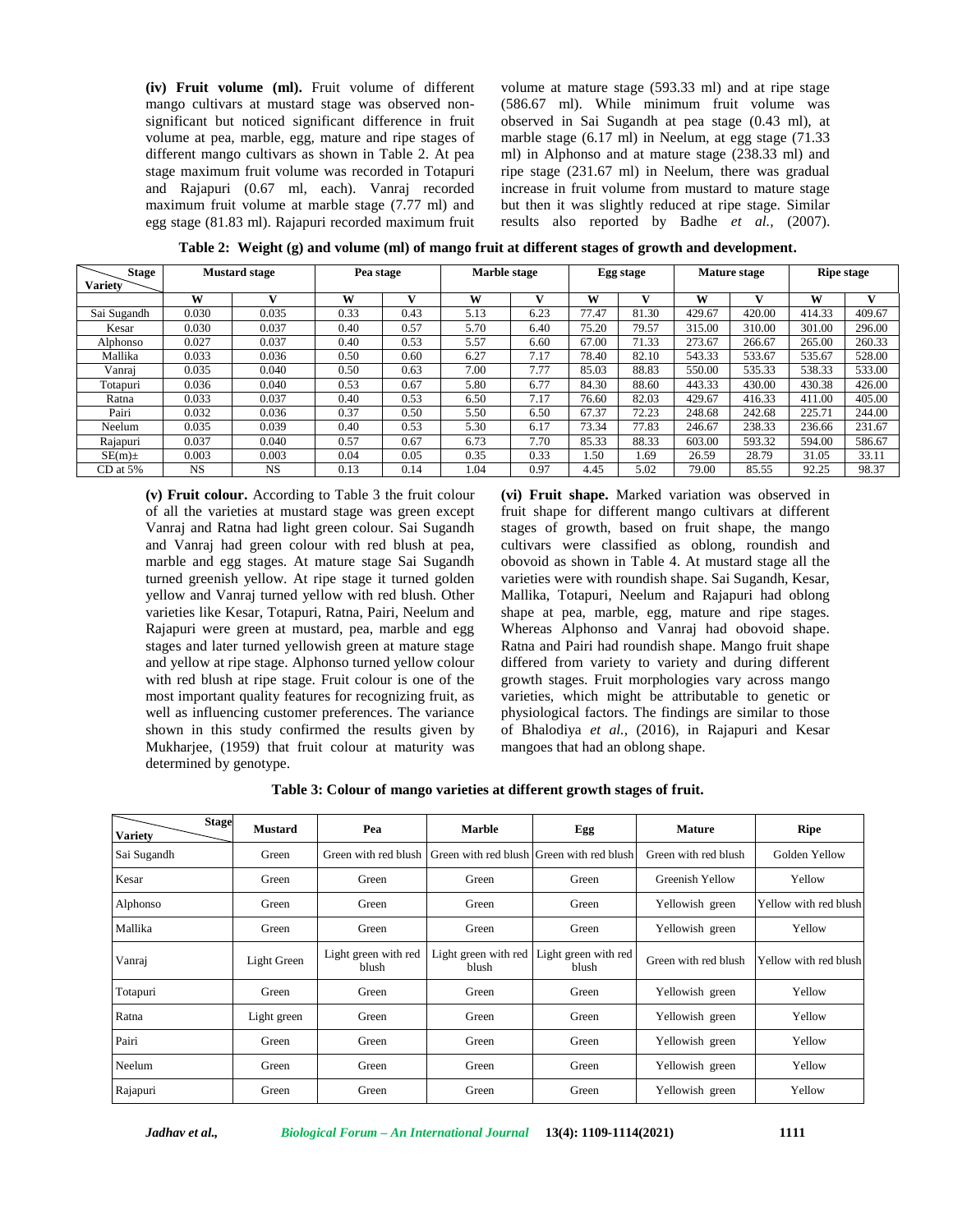|  | Table 4: Shape of mango varieties at different growth stages of fruit. |  |
|--|------------------------------------------------------------------------|--|
|  |                                                                        |  |

| <b>Stage</b>   | <b>Mustard</b> | Pea      | Marble   | Egg      | <b>Mature</b> | <b>Ripe</b> |
|----------------|----------------|----------|----------|----------|---------------|-------------|
| <b>Variety</b> |                |          |          |          |               |             |
| Sai Sugandh    | Roundish       | Oblong   | Oblong   | Oblong   | Oblong        | Oblong      |
| Kesar          | Roundish       | Oblong   | Oblong   | Oblong   | Oblong        | Oblong      |
| Alphonso       | Roundish       | Obovoid  | Obovoid  | Obovoid  | Obovoid       | Obovoid     |
| Mallika        | Roundish       | Oblong   | Oblong   | Oblong   | Oblong        | Oblong      |
| Vanrai         | Roundish       | Obovoid  | Obovoid  | Obovoid  | Obovoid       | Obovoid     |
| Totapuri       | Roundish       | Oblong   | Oblong   | Oblong   | Oblong        | Oblong      |
| Ratna          | Roundish       | Roundish | Roundish | Roundish | Roundish      | Roundish    |
| Pairi          | Roundish       | Roundish | Roundish | Roundish | Roundish      | Roundish    |
| Neelum         | Roundish       | Oblong   | Oblong   | Oblong   | Oblong        | Oblong      |
| Rajapuri       | Roundish       | Oblong   | Oblong   | Oblong   | Oblong        | Oblong      |

#### *B. Chemical Parameters*

**(i) Total soluble solids (TSS) (**°**B).** Total soluble solids (TSS) content varied significantly according to varieties and stages of development as shown in Table 5. The maximum TSS content was recorded in Pairi (3.90°B) at mustard stage, Pairi (5.40°B) at pea stage. Cultivar Neelum reported maximum TSS at marble stage (7.17°B), Ratna at mature stage (12.93°B) and Mallika at ripe stage (22.33°B) of growth and development. However, minimum TSS was noticed in Kesar (3.00°B) at mustard stage, Kesar and Alphonso (3.90°B, each) at pea stage. Ratna at marble stage (6.60°B), Vanraj at egg stage (7.92°B) Totapuri at mature stage (8.99°B) and Neelum at ripe stage (17.47°B) of growth and development. According to the data, total soluble solids increased with the advancement of size of fruit from mustard to ripe stage. These findings are in accordance with those published by Kudachikar *et al.,* (2001), who

observed that TSS in Neelum rises as the species matures.

**(ii) Acidity (%).** The maximum acidity was recorded in Neelum at mustard stage (0.79 %), Vanraj at pea stage (0.93 %), Ratna at marble stage (1.20 %), Rajapuri at egg stage (0.82%) and mature stage (0.71 %), Vanraj at ripe stage of growth (0.41%). However minimum acidity was observed in Sai Sugandh at mustard stage (0.67 %), Mallika at pea stage (0.78 %), egg stage (0.58 %) and mature stage (0.44 %). Alphonso reported minimum acidity at ripe stage (0.20 %) of growth. The results in Table 5 showed that acidity increased from mustard to marble and then reduced until the ripe stage, which might be related to starch breakdown into sugars. Zagade and Relekar (2014) observed a similar pattern. The acid level decreased as a result of the acid used in respiration to provide energy for starch synthesis activities (Trong *et al.,* 2020).

**Table 5: TSS (**°B) **and acidity (%) of mango varieties at different growth stages of fruit.**

| <b>Stage</b><br><b>Variety</b> | <b>Mustard stage</b> |                | Pea stage  |                |            | Marble stage   |            | Egg stage      |            | <b>Mature stage</b> |            | <b>Ripe stage</b> |  |
|--------------------------------|----------------------|----------------|------------|----------------|------------|----------------|------------|----------------|------------|---------------------|------------|-------------------|--|
|                                | TSS                  | <b>Acidity</b> | <b>TSS</b> | <b>Acidity</b> | <b>TSS</b> | <b>Acidity</b> | <b>TSS</b> | <b>Acidity</b> | <b>TSS</b> | <b>Acidity</b>      | <b>TSS</b> | <b>Acidity</b>    |  |
| Sai Sugandh                    | 3.46                 | 0.67           | 4.07       | 0.88           | 6.82       | 0.89           | 8.61       | 0.69           | 10.02      | 0.44                | 19.37      | 0.29              |  |
| Kesar                          | 3.00                 | 0.76           | 3.90       | 0.87           | 6.95       | 1.03           | 8.23       | 0.68           | 10.56      | 0.41                | 19.97      | 0.22              |  |
| Alphonso                       | 3.20                 | 0.72           | 3.90       | 0.85           | 6.91       | 0.88           | 9.20       | 0.65           | 11.79      | 0.48                | 21.87      | 0.20              |  |
| Mallika                        | 3.43                 | 0.68           | 5.00       | 0.78           | 6.91       | 1.10           | 9.37       | 0.58           | 12.78      | 0.34                | 22.33      | 0.26              |  |
| Vanraj                         | 3.76                 | 0.77           | 5.10       | 0.93           | 6.68       | 0.96           | 7.92       | 0.81           | 9.31       | 0.55                | 17.77      | 0.41              |  |
| Totapuri                       | 3.10                 | 0.74           | 4.83       | 0.86           | 7.00       | 0.98           | 8.81       | 0.71           | 8.99       | 0.37                | 17.87      | 0.28              |  |
| Ratna                          | 3.26                 | 0.72           | 4.77       | 0.84           | 6.60       | 1.20           | 9.19       | 0.67           | 12.93      | 0.46                | 20.53      | 0.31              |  |
| Pairi                          | 3.90                 | 0.78           | 5.40       | 0.88           | 6.94       | 1.02           | 8.72       | 0.72           | 11.17      | 0.38                | 17.60      | 0.39              |  |
| Neelum                         | 3.86                 | 0.79           | 4.77       | 0.87           | 7.17       | 0.97           | 8.46       | 0.79           | 9.63       | 0.51                | 17.47      | 0.34              |  |
| Rajapuri                       | 3.33                 | 0.76           | 4.37       | 0.89           | 7.09       | .09            | 8.52       | 0.82           | 10.78      | 0.61                | 17.67      | 0.40              |  |
| $SE(m)$ ±                      | 0.09                 | 0.02           | 0.10       | 0.01           | 0.18       | 0.03           | 0.07       | 0.01           | 0.31       | 0.01                | 0.31       | 0.01              |  |
| $CD$ at 5%                     | 0.29                 | 0.06           | 0.29       | 0.04           | 0.53       | 0.09           | 0.22       | 0.04           | 0.91       | 0.03                | 0.92       | 0.02              |  |

**(iii) Sugar: acid ratio.** The sugar: acid ratio was influenced significantly by varieties from mustard to ripe stage as shown in Fig. 1. The maximum sugar: acid ratio was observed in Mallika at mustard stage (5.13), pea stage (5.55), egg stage (11.45) and mature stage (20.23) and in Alphonso at marble stage (6.16) and ripe stage (74.78). While minimum sugar: acid ratio was observed in Pairi at mustard stage (3.44) and ripe stage (29.52), but in Rajapuri it was less at pea (3.84), egg (6.77) and mature stage (10.70). The results clearly showed that the sugar to acid ratio differed with variety and increased with advancement of time. Sugar-acid ratio, like TSS content, is used to evaluate the quality of fruit. Fruit of better quality have a higher sugar-acid ratio, whereas fruit of poorer quality have a lower sugar: acid ratio. Sugar: acid ratio varied according to

varieties (Anila and Radha, 2003; Singh *et al*., 2020). **(iv) Total sugars (%).** Total sugars at various stage of growth were significantly influenced by different cultivars of mango as shown in Fig. 2. At mustard stage highest total sugars were observed in Totapuri (3.59 %), Mallika at pea stage (4.31 %), egg stage (6.67%), mature stage (8.88 %) and ripe stage (16.33 %), and Alphonso at marble stage (5.42 %). Whereas lowest total sugars content was observed in Pairi (2.67 %) at mustard stage, Rajapuri at pea stage (3.40%), Kesar at marble stage (4.13%) and Pairi at egg stage (5.30 %), mature stage  $(7.30 \%)$  and ripe stage  $(11.51 \%)$ . Shafique *et al.,* (2006) also observed that total sugar content increases as fruit reaches the maturity. Padhiar *et al*., (2011); Singh *et al*., (2020) also reported that total sugar content varied according to varieties.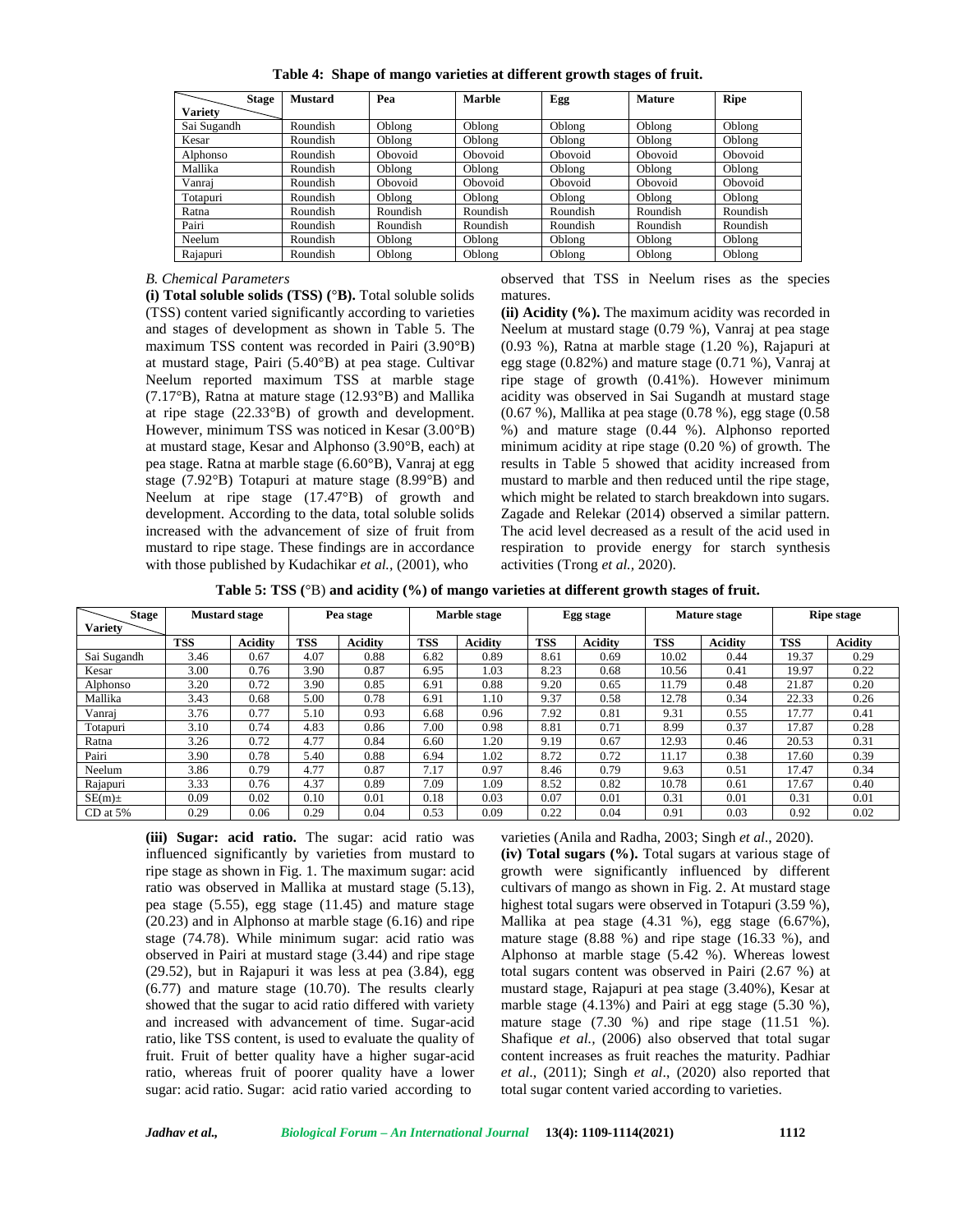

**Fig. 1.** Sugar: acid of mango fruit at different stages.



**Fig. 2.** Total sugars of mango fruit at different stages (%).

#### **CONCLUSION**

From the experiment it was observed that among the cultivar, Alphonso was found to be the best of all the cultivars. Characterization of available mango genetic resources is helpful for identification of suitable and promising cultivars for fresh consumption and/or storage. From any experimental results obtained from a single year study is not sufficient to draw a valid conclusion. So the same experiment should be repeated under the same environment for further verification of the results.

**Acknowledgments.** The authors are thankful to Post Graduate Institute, MPKV, Rahuri, for providing facilities to conduct the investigation. **Conflict of Interest.** None.

#### **REFERENCES**

A. O. A. C. (1984). Official Methods of Analysis. 14th ed. Association of Official Agricultural Chemists, Washington D.C. U.S.A, 160-186.

- Akter, A. (2013). Fruit growth development and quality changes of mango varieties at different growth stages MS Thesis, Department of Horticulture. Hort. BAU, Mymensingh.
- Anila, R. and Radha, T. (2003). Physico-chemical analysis of mango varieties under Kerala conditions. *Journal of Tropical Agriculture*, *41*: 20-22.
- Badhe, V. T., Singh, P., Powar, A. G. and Bhatt, Y. C. (2007). Studies on Physical Properties of Alphonso Mango. *Agricultural Engineering Today, 31*(1): 20-24.
- Banik, B. C. and Sen, S. K. (2004). Fruit quality of mango cv. Fazli as influenced by pruning and fertilization. *Environmental Ecology of India*, *20*: 182-184.
- Bhalodiya,V. B., Joshi, D. C. and Jani, B. L. (2016). Physical properties of 'Rajapuri' and 'Kesar' mango fruit and testing of weight fruit grader based on the physical

*Jadhav et al., Biological Forum – An International Journal* **13(4): 1109-1114(2021) 1113**